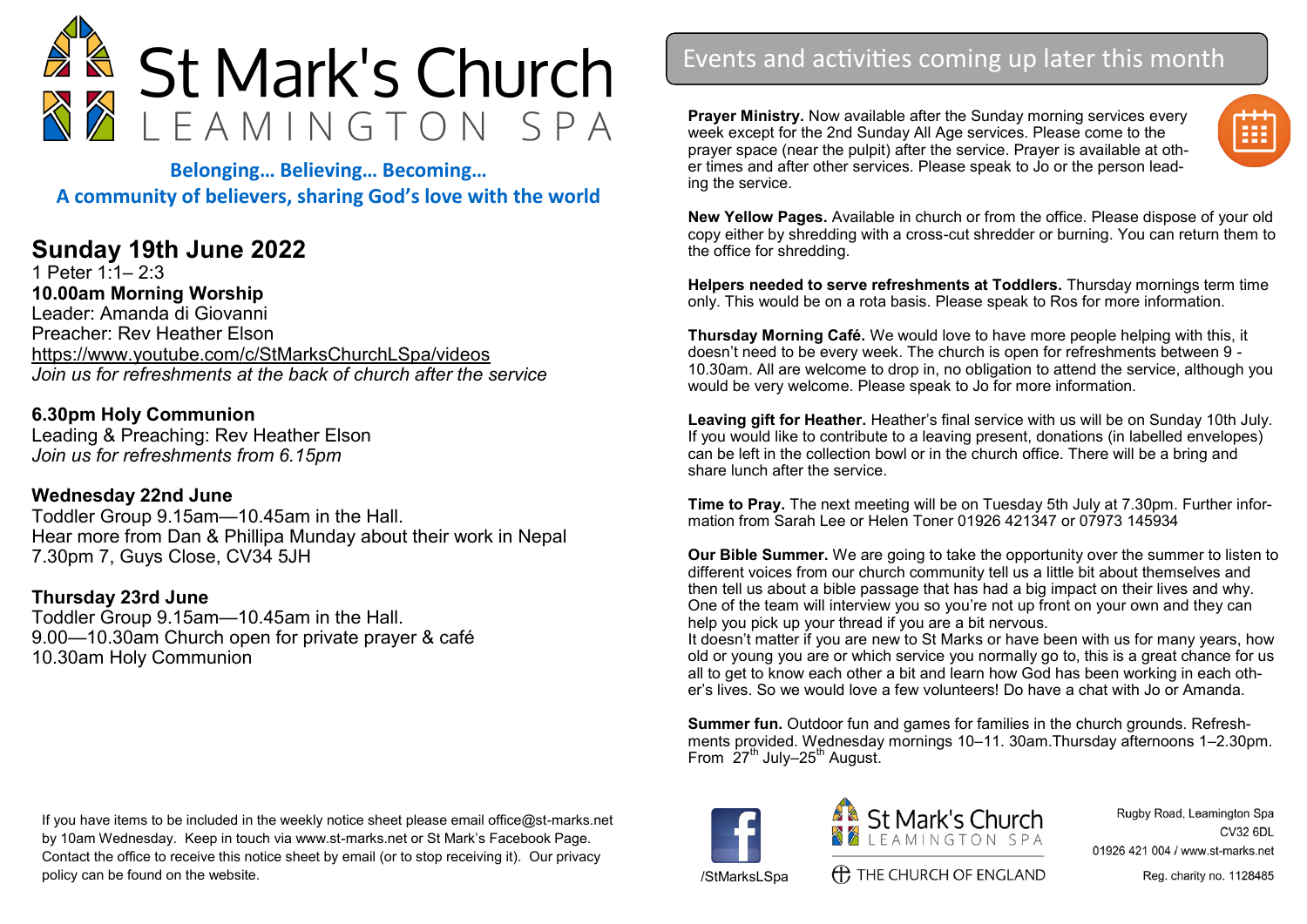**Foodbank.** Items can be left in the labelled pew at the back of Church on the left as you come in. You can check what they need at [https://](https://warwickdistrict.foodbank.org.uk/give-help/donate-food/) [warwickdistrict.foodbank.org.uk/give](https://warwickdistrict.foodbank.org.uk/give-help/donate-food/)-help/donate-food/

We are also collecting towels and toiletries for the local **Supported Living House.**

**Giving to St Mark's.** We are very grateful to everyone who has continued to give financially. If you used to give week by week into the church plate we would like to ask you to consider giving on line, either by scanning the QR code, using this link

[https://givealittle.co/campaigns/670e813c](https://givealittle.co/campaigns/670e813c-9dbf-456a-b47e-c077c9a02904)-9dbf-456ab47e-[c077c9a02904](https://givealittle.co/campaigns/670e813c-9dbf-456a-b47e-c077c9a02904) or the one on the church website.

Or, best of all, you can set up a regular direct debit through the Parish Giving Scheme. Go to [www.parishgiving.org.uk](http://www.parishgiving.org.uk) and you can find St Mark's from  $\mathbf{F} = \mathbf{F} \cdot \mathbf{F} \cdot \mathbf{F} \cdot \mathbf{F} \cdot \mathbf{F}$  the front page, and set it up online. Thank you.



If you are writing or updating your will, please consider leaving us a legacy.

**Sight Loss Friendly Church.** As part of our commitment to inclusivity, St Mark's has joined Sight Loss Friendly Church. If you, or someone you know, are affected by sight loss please let the office or Jo know how we can help.

### **Eco Church Going for Silver**

Last year we achieved the Bronze Eco Award from A Rocha. We are aiming to improve our care for God's creation further by aiming for the Silver award. To do this we need help in the following areas:

- Bird boxes
- Regular bird feeding
- Involvement in local environmental/wildlife/ conservation schemes – let us know if you are involved already or know people who are
- Mowing regimes and land management any knowledge welcome.

### **Pray for people and organisations supported by St Mark's**

### **Local**

- **The Well Christian Healing Centre**
- Brookhurst, Milverton & Trinity Schools
- **New Hope Counselling Centre**
- Thrive Youth Ministries & Crossteach
- Beryl Chisholm, Darren Mitchell, Andrew Cooper, and all who are part of Christians Against Poverty working to help people escape debt and poverty,
- Leamington College and the St Mark's Chaplaincy Team in their work there
- Craighaven Residential Home
- Leamington Nightshelter & The Way Ahead Project (Homeless Action Project)
- Nightlight and Street Pastors
- Helping Hands
- Foodbank
- Cyrenians Supported Accommodation Service

### **National and International**

- Ukraine and all affected by the conflict there
- CPAS & Bible Society as they help to spread God's word,
- CORD and their work with refugees
- Open Doors and the persecuted church around the world,
- TEAR Fund as they work to relieve poverty around the world
- The Mundays in Nepal: Dan in Healthcare Development and Phillipa in Education (Newsletter at back of church, or from the church office).

**Environment:** Ongoing impact of climate change in many countries. Our response as individuals and as a nation.

### **Contact Information**

Revd. Jo Parker (Vicar) 01926 421004 vicar@st-marks.net

Revd Heather Elson (Curate) 01926 421004 heather@st-marks.net

Ros Davies (Children and Families Worker) 01926 432348 ros@st-marks.net

Kelly White (Parish Safeguarding Officer) safeguarding@st-marks.net

Amanda di Giovanni (Church Office Manager) Fiona Henshaw (Office Administrator) 01926 421004 office@st-marks.net

Marcella King Charlie Evans (Churchwardens) 01926 421004 wardens@st-marks.net

Treasurer David Robinson treasurer@st-marks.net

**The office is open Monday to Friday 9am –1pm.** Phone messages can be left at other times.

**Staff meeting Wednesday 11.00am-12.00pm.** 

**Days off: In general Jo does not work on Fridays, Heather & Ros do not work on Saturdays.**